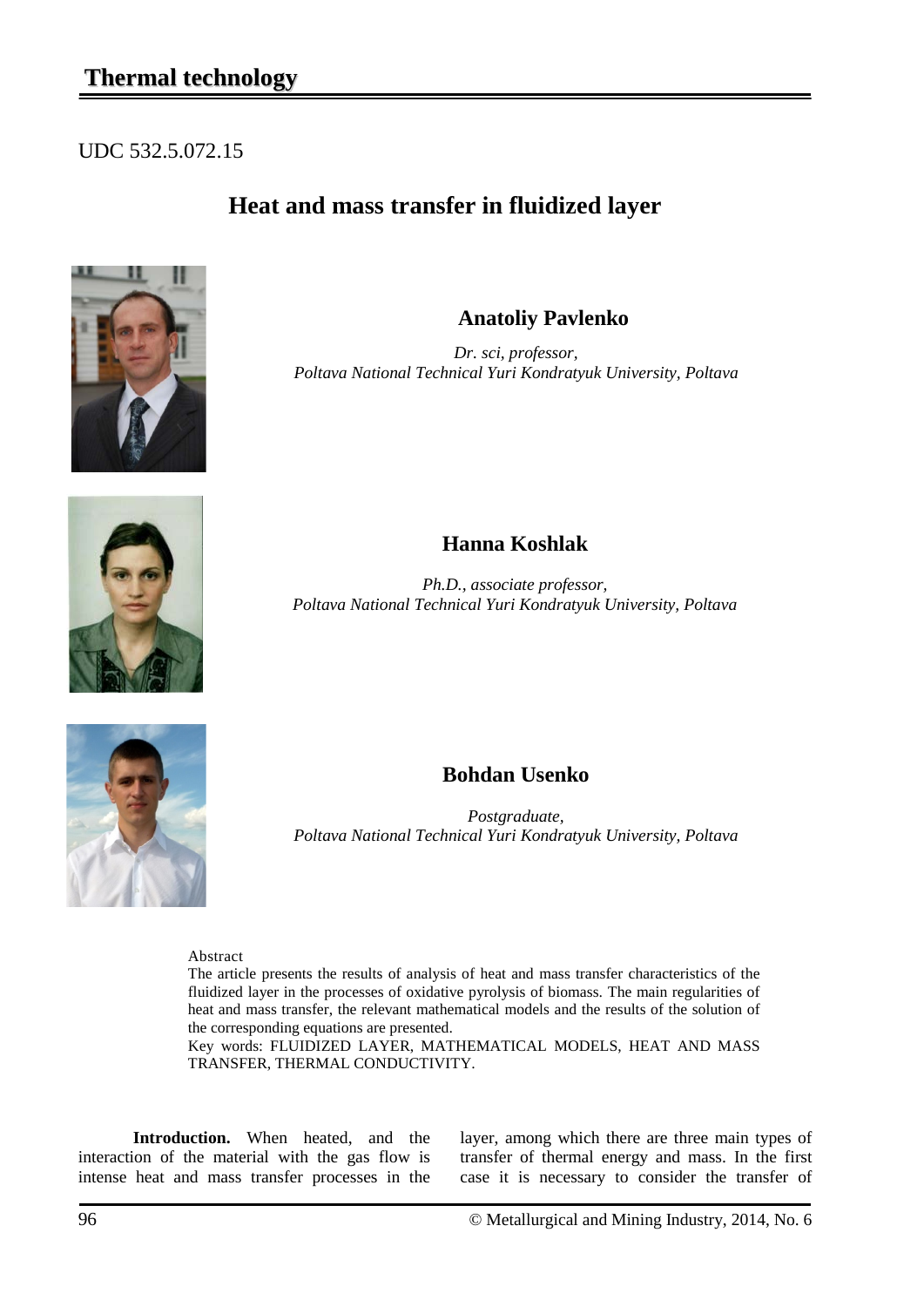substance and heat inside the layer. The fluidized bed has a high volumetric heat capacity therefore transport processes are fully determined by solidphase stirring.

The second type of energy transfer - the transfer from gas to the particles. The presence of specific flows of heat and mass transfer in the layer is conditioned by different heating rates of particles. That is, in this case, you should consider the problem of thermal conductivity the particles and temperature changes inside the particle in time. The third type of energy transfer due to the interaction of the particle bed with the walls of pyrolysis chamber. In our case, walls are insulated, so the heat exchange with the walls will not be considered.

**Purpose of work** is to determine experimentally the effective parameters of the layer and develop methodology for the analytical evaluation of the intensity of heat and mass transfer in a fluidized layer.

Fluidization of raw particle starts at disequilibrium balance of forces acting on a layer: gravitational; forces dynamic pressure air flow; hydrodynamic flow resistance and resistance to friction. In many literature sources it is indicated that under certain conditions, the fluidized bed may be relatively stable in general. These conclusions are supported by our experimental studies, which set the frequency range pulsation (1-2 Hz) layer of the raw material in the pyrolysis. Satisfaction of this condition ensures the implementation of sustainable modes of fluidization.

In contrast to the fluidized layer, which is generally stable, the position of each individual particle is not stable. Even if at some point in the particle layer are distributed uniformly at equal distances from each other, even a slight displacement of one of them will lead to a rearrangement of circumfluent flow rate at which the narrow section between the converged particles increases, and the pressure (by the law of Bernoulli ) decreases. Thus, particles acquire new speed U. Continuous value of this parameter leads to fluctuations of all dynamic parameters. And they will be the greater, the greater height of the layer of feed material, its density, dispersibility and moisture [1].

**The materials and research results.** For the experimental and calculated dependences of the hydraulic resistance of the fluidized bed of raw material ∆P, the layer with the height H and fractional void volume of the gas velocity created laboratory equipment, shown in the Figure 1.



**Figure 1.** Laboratory stand: a) A general scheme of equipment of the fluidized layer; b) photo laboratory equipment; c) photograph of the raw material (the notation given in the text).

The installation consists of a glass column 1 of 200 mm diameter, in which the air blower 2 is supplied air. Air flow is determined by a rotameter 3. The air heated by an electric radiator 4. To control the temperature and pressure mounted devices 5 and 6.

Raw particle loading on distribution lattice 7. Initial layer height -  $H_0$ . The height of the fluidized layer - H. If through the fluidized bed material, which is lattice 7 miss gas stream, the state of the layer is determined by its speed.

At flow velocities below the first critical speed  $U_{cr1}$  layer goes into the fluidization. The particles start moving. This ensures good mixing of the material, an average temperature in the bed and evenly distributed interaction with the coolant.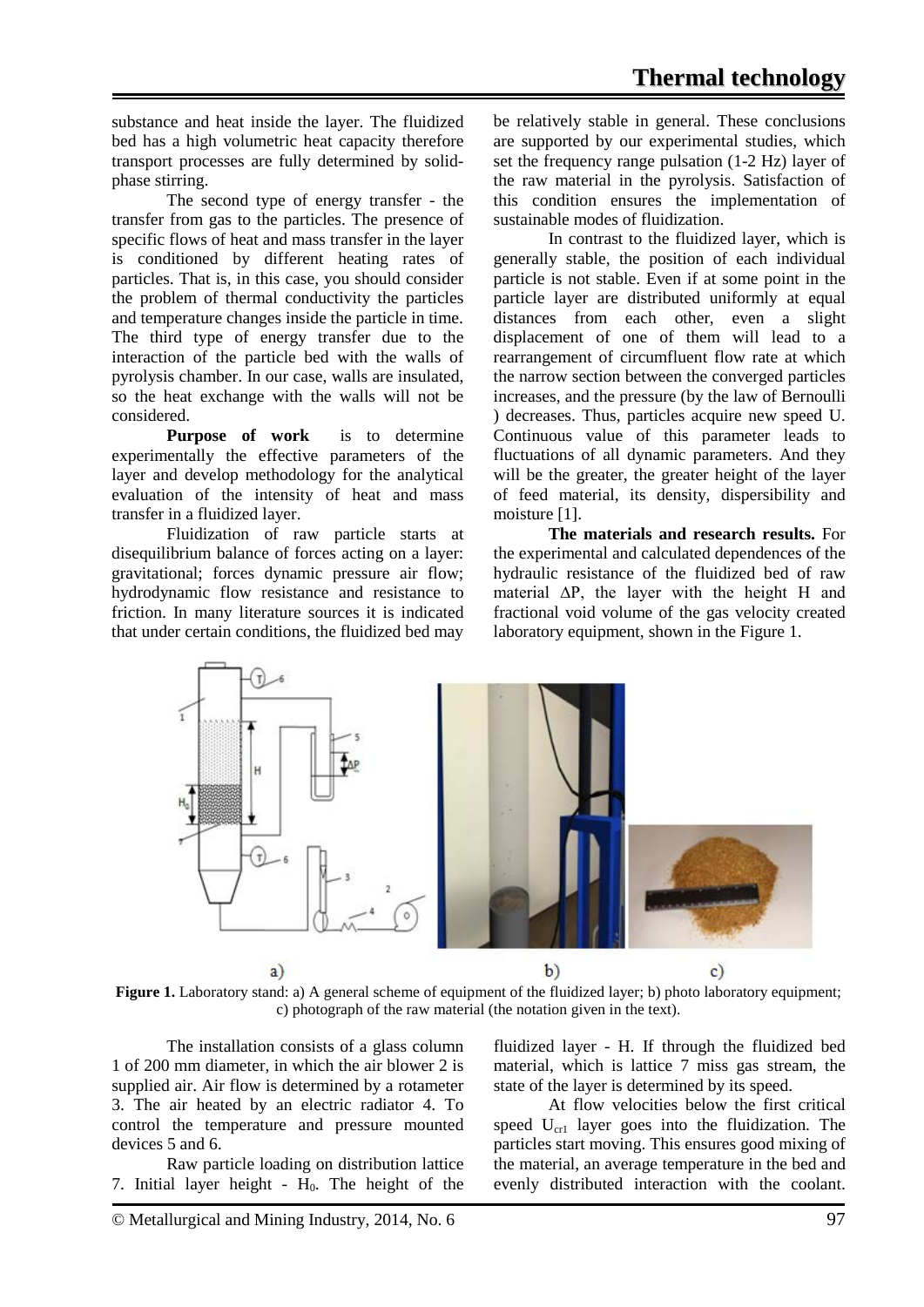# **Thermal technology**

There occur pressure pulsations (frequency  $v \le 1$ Hz). Upon reaching the second critical speed  $U_{cr2}$ the layer is destroyed [2].

Criterion for our conditions  $Ar=5.9.10^6$ and  $L_v=0,46$ , which corresponds



a) b) **Figure 2.** Experimental dependence of layers: a) height; b) fractional void volume of the air velocity.

The figures show calculated dependence (curve 1) and experimental one (curve 2). In the graphs there is no clear boundary fluidization because polydispersed material for each fraction fluidization begins at different critical speeds close to 0.4 m/s.

The boundaries of the existence of the fluidized bed depends on the frequency characteristics (geometrical parameters and velocity of the gas), temperature and pressure environment. The figures show the limits of existence of a stable layer of pulsing (frequency of 1-2 Hz) particles with a moisture content of 10- 40% in the temperature range 100-400°C. These dependencies are valid for the pyrolysis of raw particles of different nature and humidity subject to the equality  $H_0 \approx D$  [3].

For theoretical analysis of the interaction of a particle with upflow gas there proposed simplified calculation model of the system (Figure 3).

The main obstacle is the propagation of heat air gaps, so the effective thermal conductivity  $(\lambda_{\text{ef}})$  decreases with increasing of fractional void volume characteristic of the upper part of the layer material. But because of the heat transfer, moving of particles  $\lambda_{\rm ef}$  is almost constant. Therefore, thermal diffusivity (a) of the layer is equal to a diffusion coefficient mixing of the solid particles [3].



**Figure 3.** Scheme of the process preliminary lowtemperature pyrolysis

Volumetric heat capacity of the particles:  $(1-\epsilon)C_{\rm SD}\rho \approx 1300 \text{ kJ/m}^3\text{K}$ K  $(1)$ 

The effective thermal conductivity of the layer, is sufficiently high, even when compared metals.  $\lambda = a(1-\epsilon)C_{\rm sp}\rho \approx 860$  W/mK [4] (2) To evaluate the temperature difference over the cross section apparatus the following equation may be used:

$$
G_{layer} \frac{C\rho_{layer}}{S} \frac{dT}{dR} = \lambda_{ef} \frac{d^2T}{dR^2} - \alpha (T_R - T_0) \quad (3)
$$

where  $G_{layer}$ - flow characteristics of gas through the layer (m3 /s); *S* – sectional area of apparatus; *ρlayer* – the density of the fluidized layer;  $R$  – the radius of apparatus;  $T_0$  – the temperature layer in the center (axis apparatus);  $T_R$  – temperature of the layer at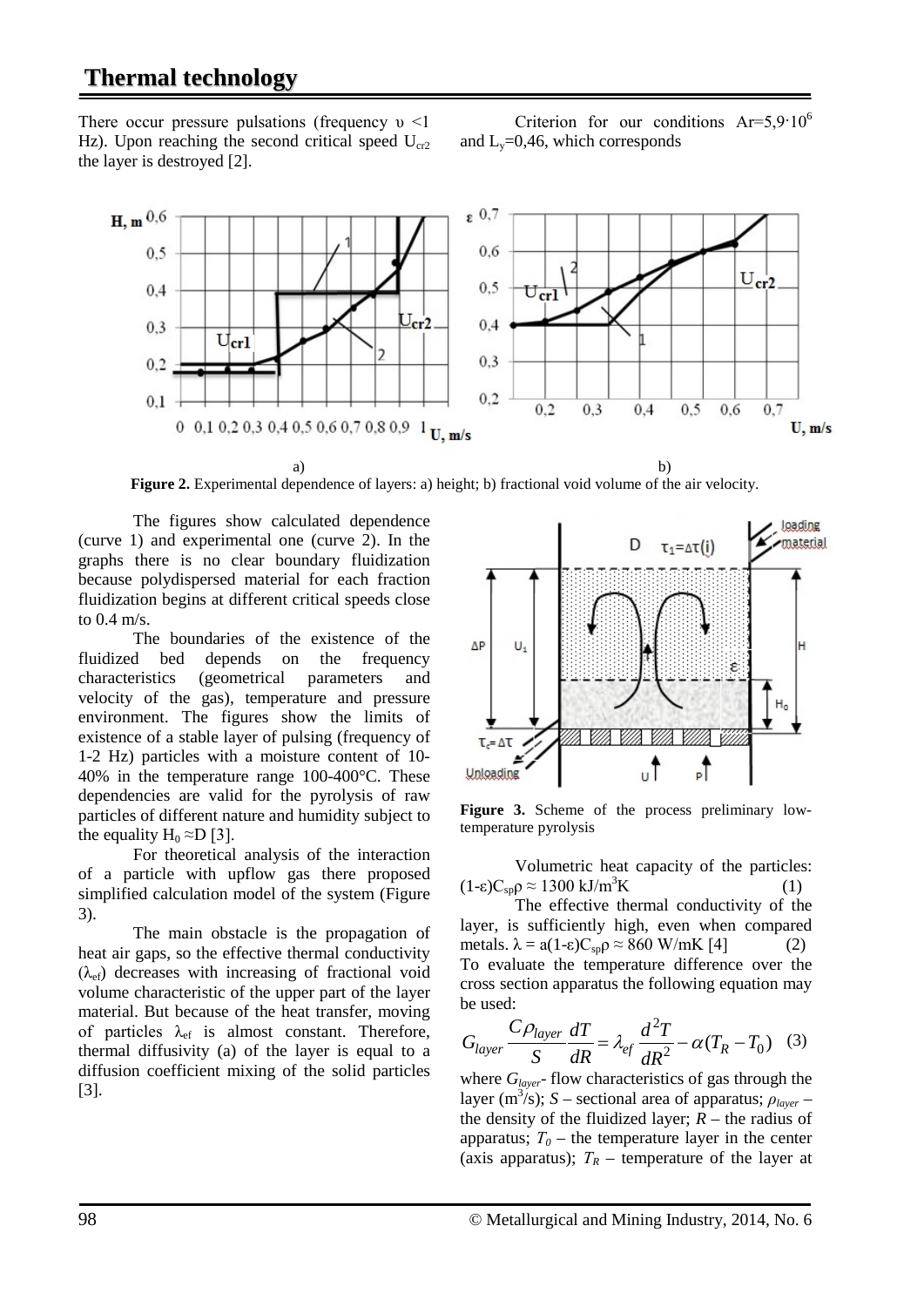the apparatus wall;  $\alpha$  – effective heat transfer coefficient.

The boundary conditions

$$
\lambda_{ef} \frac{dT}{dR}|_R = G_{layer} C \rho_{layer} (T_0 - T_R)
$$
\n(4)

$$
\lambda_{ef} \frac{dT}{dR} \Big|_0 = 0 \tag{5}
$$

Solving the equations, we obtain the dependence, which allows us to estimate the temperature difference when loading the material during its interaction with air and layer:

$$
\Delta T = T_0 - T_R = \frac{(T_S - T_R) \cdot (G_{layer} C \rho_{layer} + \alpha RS)}{G_{layer} C \rho_{layer}}
$$
(6)

Δ T in the first 0.5 seconds is equal to about  $10 \degree$  C.

The temperature of the air before gas distribution lattice essentially differs from the temperature of the layer. Consider the rate of warming layer and thus determine the height at which layer the temperature of the particles is equal to the air temperature. If we assume that the process of heat and mass transfer can quantitative characterization of specific volumetric heat transfer coefficient  $\alpha_V$  (W/m<sup>3</sup>K) the temperature difference between the air and raw material particles should decrease exponentially in the direction of the air and at the outlet of layer will tend to zero. When high thermal conductivity of the particles can be considered their heating process is quite fast flowing [5].

Measurements of the temperature field inside the particle is difficult manageable task. Therefore, we consider the problem of thermal conductivity of the particle. But first perform an assessment of heat transfer processes for each of the phases. To do this, we write the equation of heat transfer for air:

$$
d\varepsilon C_a \rho_a \frac{dT_a}{d\tau} = G(1 - \varepsilon)\alpha (T_m - T_a) \tag{7}
$$

for the layer

$$
(1 - \varepsilon)\alpha C_m \rho_m \frac{dT_m}{d\tau} = G(1 - \varepsilon)\alpha (T_a - T_m) \quad (8)
$$

We introduce the characteristic parameters of time warming gas  $\tau_a^*$  at

 $T_m$  = const and  $\tau_m^*$  at  $T_a$ =const:

$$
\begin{cases}\n\tau_a^* = \frac{\varepsilon}{1 - \varepsilon} \frac{C_g \rho_g \alpha}{G \alpha} \\
\tau_a^* = \frac{C_m \rho_m \alpha}{G \alpha}\n\end{cases}
$$
\n(9)

Solving these equations we obtain:

$$
\tau_a^* T_{a0} + \tau_m^* T_{m0} = (\tau_a^* + \tau_m^*) T_f
$$
 (10)

where  $T_f$  – the final temperature phase (equilibrium)  $T_{a0}$  and  $T_{m0}$  – initial temperature phases. Finally, the solution of equations of the form:

$$
\begin{cases}\nT_m - T_f = \frac{T_{a0} - T_f}{\frac{\tau}{e^{\tau_0}}} \\
T_a - T_f = \frac{T_a - T_f}{\frac{\tau}{e^{\tau_0}}}\n\end{cases}
$$
\n(11)

where  $\tau_0$  - the characteristic time of heat transfer

$$
\tau_0 = \frac{\tau_a^* \tau_m^*}{\tau_a^* + \tau_m^*} \approx \tau_a^*
$$
\n(12)

The characteristic time heat transfer determines the height layer  $h_0$ , where the condition  $T_m = T_a$ 

$$
h_0 = \frac{\varepsilon^2}{G(1-\varepsilon)} P100D \approx 10D \tag{13}
$$

Height h<sub>0</sub>≈10d is located in the area of sustainable existence layer (Figure 2).

The above mentioned features of interphase heat transfer also valid for interphase mass transfer process [5]. Because pyrolysis occurs in the active layer region h<sub>0</sub>≈10D, then the upper layers of the pyrolysis gas concentration practically does not differ from the equilibrium with the dispersed phase. In the layer height  $h_0 \approx 10D$  of the concentration of volatile components raw mixture differs substantially from the equilibrium. To evaluate the intensity dependence of the mass

transfer is proposed *ef Sh D*  $= \beta \frac{\alpha}{\beta}$ , where  $\beta$  – heat

transfer coefficient;  $D_{ef}$  – diffusion coefficient. In general constant mass transfer rate in the layer must be calculated for specific conditions. Practically there usually used an effective mass transfer coefficient  $\beta^*$  if estimate the size  $h_0$ , that is actually determined by the effective mass transfer coefficient of correlation

$$
Sh = 0,025 \text{ Re } Sc^{0,33}
$$
 (14)  
Conclusions.

1. In the pyrolysis chamber there distinguished two types of non-stationary temperature and concentration fields that